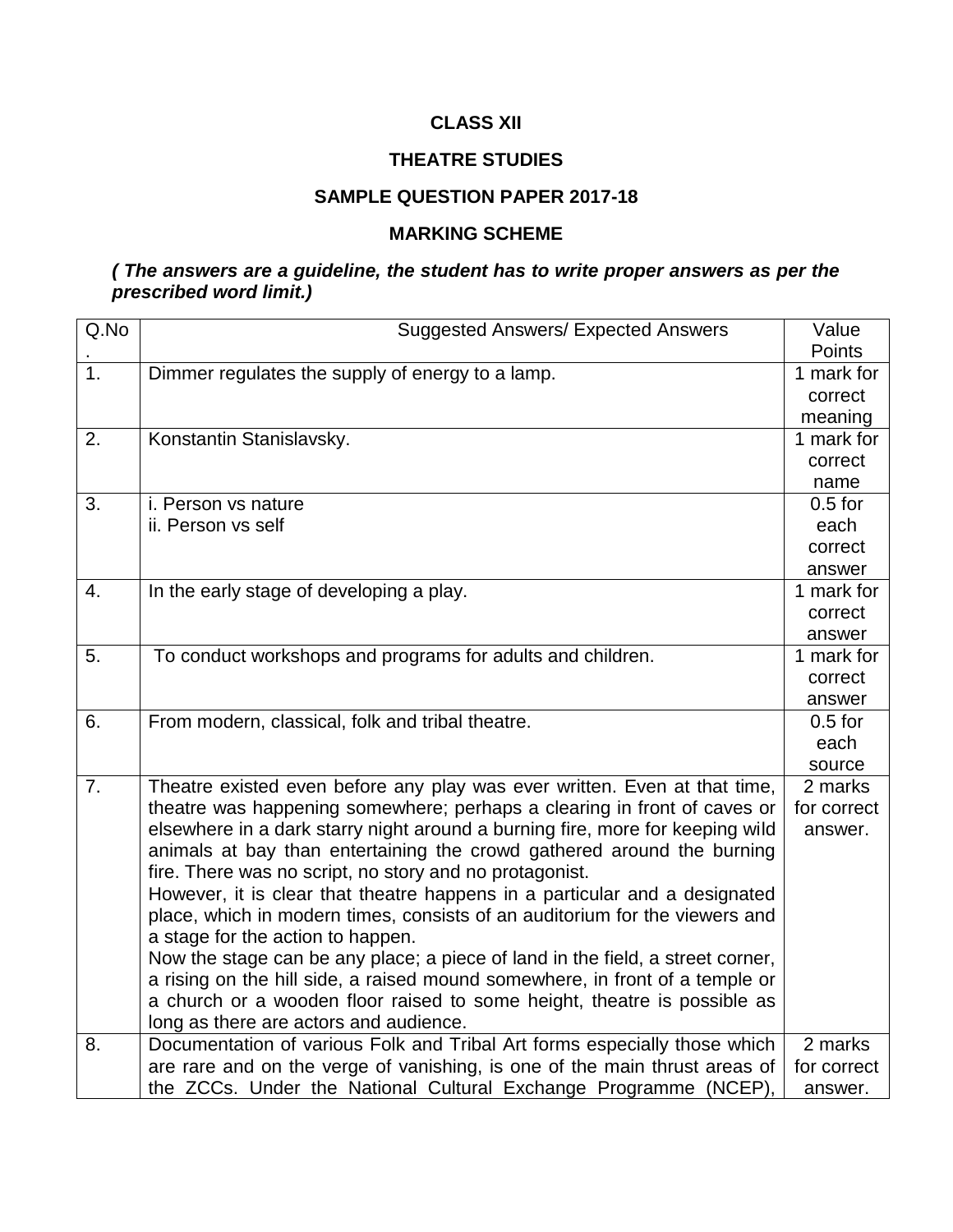|     | exchange of artists, musicologists, performers and scholars between<br>different regions in the country take place to promote different tribal and folk<br>art forms in different parts of the country, and thus a very useful expression<br>of the concept of unity within diversity of our country.                                                                                                                                                                                                                                                                                                                                                                                                                                                                                                                                                                                                                                           |                                  |
|-----|-------------------------------------------------------------------------------------------------------------------------------------------------------------------------------------------------------------------------------------------------------------------------------------------------------------------------------------------------------------------------------------------------------------------------------------------------------------------------------------------------------------------------------------------------------------------------------------------------------------------------------------------------------------------------------------------------------------------------------------------------------------------------------------------------------------------------------------------------------------------------------------------------------------------------------------------------|----------------------------------|
| 9.  | The Theatre of Roots - as this movement was known - was the first<br>conscious effort at creating a body of work for urban audiences combining<br>modern European theatre with traditional Indian performance<br>while<br>maintaining its distinction from both.                                                                                                                                                                                                                                                                                                                                                                                                                                                                                                                                                                                                                                                                                | 2 marks<br>for correct<br>answer |
| 10. | Costume designer (Provide relevant details)                                                                                                                                                                                                                                                                                                                                                                                                                                                                                                                                                                                                                                                                                                                                                                                                                                                                                                     |                                  |
| 11. | Choosing a play: Directors spend a great deal of time in choosing a play,<br>because they realize that their judgment will affect the participation of<br>actors, the potential audience and themselves. It is a responsibility not to be<br>taken lightly and only the director can make the final decision. Choosing a<br>play is an endless process for director, because he/she must not only read<br>critically the current output of the play but also continue to broaden their<br>background by reading the dramatic literature of all periods of theatre<br>history.                                                                                                                                                                                                                                                                                                                                                                   | 3 marks<br>for correct<br>answer |
|     | A good play should provide all theatre participants like actors, audience,<br>technicians and director with an interesting, a worthwhile experience. It<br>should involve all concerned with its emotional and intellectual content. A<br>play should challenge the actors. Public taste cannot be altered overnight,<br>nor can people be forced into changing them. Choosing a play cannot be<br>done in a vacuum. It cannot be done satisfactorily by a group of people. It<br>must be the decision of the director, who is duty bound, honour bound, to<br>fulfil the responsibilities of a worthwhile educational theatre programme.<br>While choosing the plays, a director focuses on various elements of the<br>play:                                                                                                                                                                                                                   |                                  |
| 12. | Make-up: Make-up, though regarded as necessary, its vast possibilities for<br>effectiveness is generally under estimated, and thus not much heed or<br>importance is given to make-up by directors and even actors.                                                                                                                                                                                                                                                                                                                                                                                                                                                                                                                                                                                                                                                                                                                             | 3 marks<br>for correct<br>answer |
|     | Basically there are two types of make-up: the straight make-up and the<br>character make-up. Straight make-up is generally used to correct the<br>actor's personal skin tone and to make him or her look little more attractive<br>on stage and the objective of character make up is to change completely or<br>partially actor's appearance. It is important for the actor and the director to<br>think right from the reading of the play what they want is desired for make-<br>up for a particular character. It is sort of developing a mental visual image of<br>the look of the character. Most of them ignore the hairdo for a character,<br>except when age has to be shown. But it may be necessary to choose a<br>particular hairstyle, say a center parting etc for accentuating the style of hair<br>a particular character needs. Sometimes, wigs may be required to create a<br>style for a character from a period in history. |                                  |
| 13. | i) Realism (Stanislavsky's System) - Method Acting: Sense memory is                                                                                                                                                                                                                                                                                                                                                                                                                                                                                                                                                                                                                                                                                                                                                                                                                                                                             | 3 marks                          |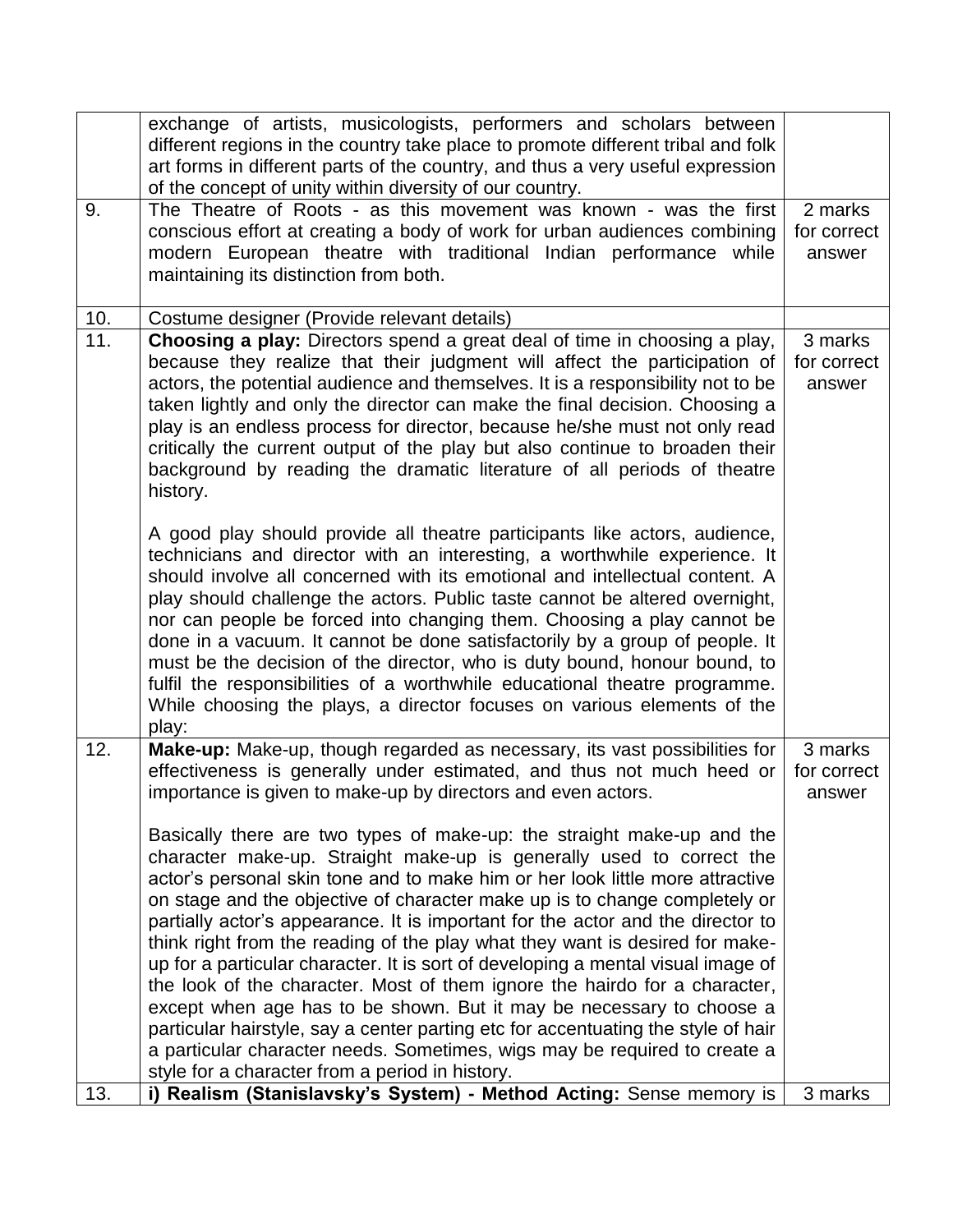|     | the base on which the greatest part of the work depends. When the senses<br>are trained to recall the things on stage, as they do in life, only then<br>subsequent work can be done with a complete command of realism. An<br>actor must work on his five senses - touch, taste, to hear, to see and to<br>smell.<br>Stanislavsky's 'System' is a systematic approach to train actors. Areas of<br>study include concentration, voice, physical skills, emotional memory,<br>observation and dramatic analysis.<br>II) Emotional Memory: Stanislavsky's system also focused on the                                                                                                                                                                                                                                                                                                                                                                                                                                                                                                                                                                                                                                                                                                                                                                                                                                                                                                                                                                                                                                                                           | for correct<br>answer                          |
|-----|--------------------------------------------------------------------------------------------------------------------------------------------------------------------------------------------------------------------------------------------------------------------------------------------------------------------------------------------------------------------------------------------------------------------------------------------------------------------------------------------------------------------------------------------------------------------------------------------------------------------------------------------------------------------------------------------------------------------------------------------------------------------------------------------------------------------------------------------------------------------------------------------------------------------------------------------------------------------------------------------------------------------------------------------------------------------------------------------------------------------------------------------------------------------------------------------------------------------------------------------------------------------------------------------------------------------------------------------------------------------------------------------------------------------------------------------------------------------------------------------------------------------------------------------------------------------------------------------------------------------------------------------------------------|------------------------------------------------|
|     | development of artistic truth on stage by teaching actors to "experience the<br>past" during performance. Actors were instructed to use their own<br>memories in order to express emotion. Stanislavsky soon observed that<br>some of the actors using or abusing this technique were given to hysteria.<br>He began to search for reliable means to access emotion, eventually<br>emphasizing the actor's use of imagination and belief in the given<br>circumstances of the text rather than his/her private and often painful<br>memories.                                                                                                                                                                                                                                                                                                                                                                                                                                                                                                                                                                                                                                                                                                                                                                                                                                                                                                                                                                                                                                                                                                                |                                                |
| 14. | Since its inception the Akademi has been functioning as the apex body of<br>the performing arts in the country, preserving and promoting the vast<br>intangible heritage of India's diverse culture expressed in the forms of<br>music, dance and drama.<br>In furtherance of its objectives the Akademi coordinates and collaborates<br>with the governments and art academies of different states and Union<br>Territories of the Union of India as also with major cultural institutions in the<br>country.<br>The Akademi establishes and looks after institutions and projects of<br>national importance in the field of the performing arts.<br>The Akademi Awards are the highest national recognition conferred on<br>eminent artistes.<br>The Akademi also confers fellowships and scholarships, their numbers<br>being restricted to 30 living recipients. To subsidize the work of institutions<br>engaged in teaching, performing or promoting music, dance, or theatre, the<br>Akademi gives grants-in-aid for research, documentation, and publishing in<br>the performing arts.<br>The Akademi maintains a reference library consisting of books in English,<br>Hindi and some regional languages. The Akademi has a gallery of musical<br>instruments in Rabindra Bhavan, New Delhi, where more than 250 musical<br>instruments are displayed.<br>As the apex body specializing in the performing arts of the country, the<br>Akademi also renders advice and assistance to the Government of India in<br>the task of formulating and implementing policies and programmes in the<br>field.<br>(any three out of the above mentioned points) | $\mathbf{3}$<br>marks<br>for correct<br>answer |
| 15. | The World War I and World War II had a greater impact on the arts. The                                                                                                                                                                                                                                                                                                                                                                                                                                                                                                                                                                                                                                                                                                                                                                                                                                                                                                                                                                                                                                                                                                                                                                                                                                                                                                                                                                                                                                                                                                                                                                                       | 3 marks                                        |
|     | war effects were represented in theatre performances. The new ideologies                                                                                                                                                                                                                                                                                                                                                                                                                                                                                                                                                                                                                                                                                                                                                                                                                                                                                                                                                                                                                                                                                                                                                                                                                                                                                                                                                                                                                                                                                                                                                                                     | for correct                                    |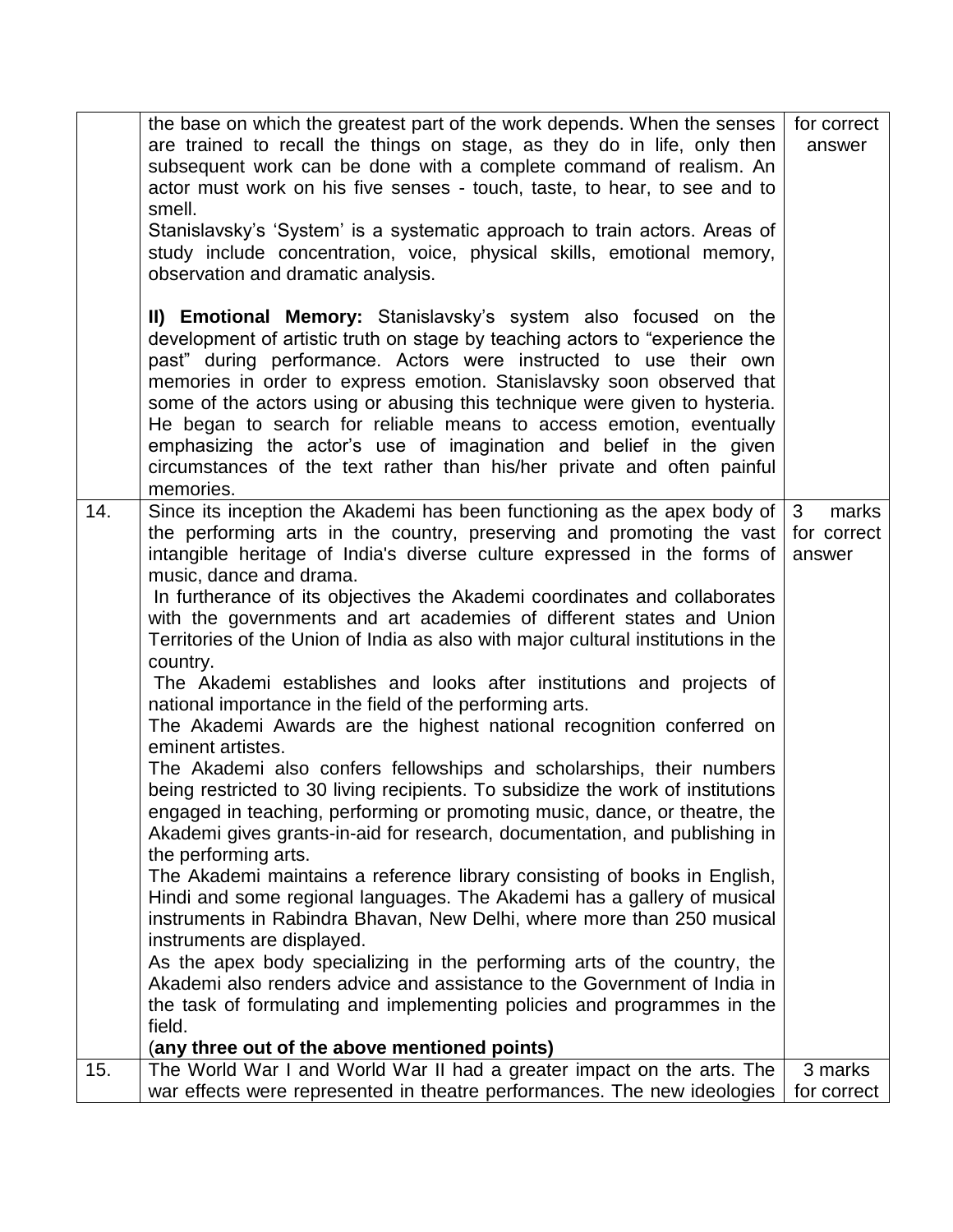|     | were emerged. In that, Existentialism is important. Existentialism explains<br>the existence of human beings. The actual life of the human being is<br>the "true essence".<br>Human<br>beings,<br>through their<br>governed<br>by<br>consciousness, create their own values and meaning to their life. Samuel<br>Beckett and Eugene lonesco are the important writers in the 'Theatre of<br>Absurd'. 'Waiting for Godot' is one of the well-known plays in the Absurd<br>Theatre.<br>Antonine Artaud's works were in the 1960s. Artaud believed that the theatre<br>should represent reality and its effect should reach the audience as much<br>as possible. His work 'The Theatre and Its Double' were largely discussed.<br>Artaud formulated his ideas in to a manifesto and named it the 'Theatre of<br>Cruelty'. His focus is to give a sensorial experience to the audience with a<br>combination of design and performance skills.<br>In the 1970s and 80s the new technology use took place in the theatre. At<br>this time, many directorial works were visually high, non-realistic and<br>director, came into main focus. During this period, the theatre slowly<br>emerged as a performance art. The non-structured events took place, the<br>mixed media materiel such as video and film were used as media for<br>design, juggling, clown and dance movements were used for theatrical<br>performance. The realistic drama remained throughout twentieth century<br>and gave the basis for many non-realistic approaches in the twentieth<br>century. | answer                           |
|-----|----------------------------------------------------------------------------------------------------------------------------------------------------------------------------------------------------------------------------------------------------------------------------------------------------------------------------------------------------------------------------------------------------------------------------------------------------------------------------------------------------------------------------------------------------------------------------------------------------------------------------------------------------------------------------------------------------------------------------------------------------------------------------------------------------------------------------------------------------------------------------------------------------------------------------------------------------------------------------------------------------------------------------------------------------------------------------------------------------------------------------------------------------------------------------------------------------------------------------------------------------------------------------------------------------------------------------------------------------------------------------------------------------------------------------------------------------------------------------------------------------------------------------------------------------------------------|----------------------------------|
| 16. | i) National School of Drama<br>ii) Training in the School is highly intensive and is based on a thorough,<br>comprehensive, carefully planned syllabus which covers every aspect of<br>theatre and in which theory is related to practice. As a part of their training,<br>students are required to produce plays which are then performed for the<br>public. The syllabus takes into account the methods of great theatre<br>personalities who have shaped contemporary theatre in all its variety. The<br>systematic study and practical performing experience of Sanskrit drama,<br>modern Indian drama, traditional Indian theatre forms, Asian drama and<br>western dramatic protocols give the students a solid grounding and a wide<br>perspective in the art of theatre.<br>Besides its 3-year training programme, the School also explores new vistas<br>in the areas of children's theatre and decentralization of theatre training<br>through workshops under the Extension Programme. The School has two<br>performing wings: the Repertory Company and Theatre-in-Education<br>Company.                                                                                                                                                                                                                                                                                                                                                                                                                                                                 | 3 marks<br>for correct<br>answer |
| 17. | The Meisner Technique is one of the most popular approaches to acting.<br>Learn how to unleash truthful, emotional performances; let go of self-<br>consciousness; expand acting range; build self-awareness; develop the<br>ability to act moment to moment.<br>Improvisation: Improvisation simulates a scene-like situation. It is a key<br>stage in the Meisner Technique; teaching how to defeat self-consciousness<br>when alone on stage, how to prepare before your entrance.                                                                                                                                                                                                                                                                                                                                                                                                                                                                                                                                                                                                                                                                                                                                                                                                                                                                                                                                                                                                                                                                                | 3 marks<br>for correct<br>answer |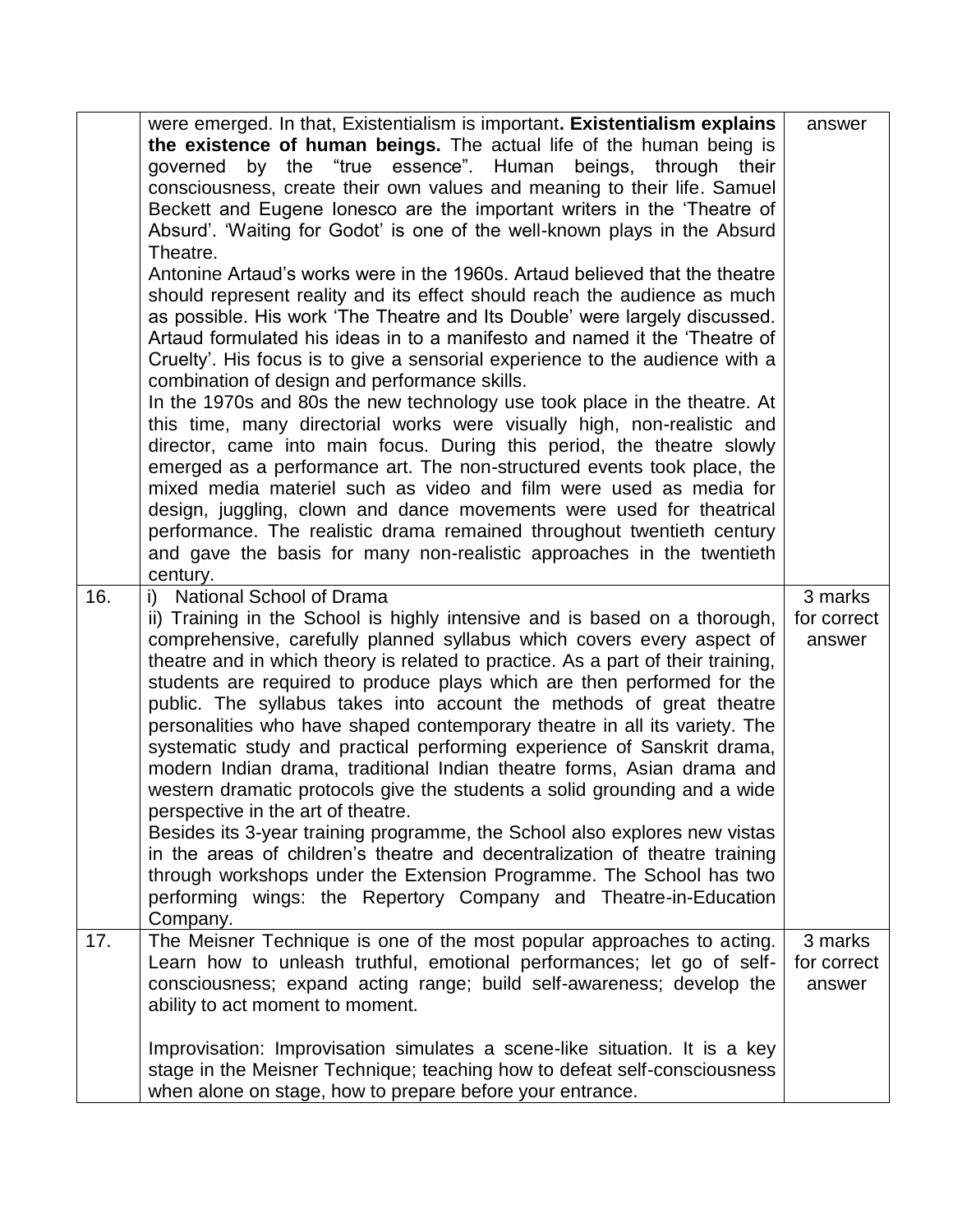Relationships: This teaches how to add complexities and layers to the improvisation. The Actor will learn the nuances and subtleties available to him/her that moment with his/her partner, and how to set up an improvisation himself.



Text Analysis: An actor will also learn how to convert text, seemingly complex and full of options, into readings and performances that are strong, emotionally true and dynamic.

Character: After text-analysis, the actor will apply improvisation skills to find hidden depth to the character's monologue and his/her

dialogues which will enable him/her to play them truthfully and deeply.

Scene Work: Scene work enables the combination of all the skills taught through different ways. The Actor will learn how to play a scene with his partner, rich in emotional colour and full of instinctive choices**Meisner:**The Meisner Technique is one of the most popular approaches to acting. Learn how to unleash truthful, emotional performances; let go of self-consciousness; expand acting range; build self-awareness; develop the ability to act moment to moment.

**Improvisation:** Improvisation simulates a scene-like situation. It is a key stage in the Meisner Technique; teaching how to defeat selfconsciousness when alone on stage, how to prepare before your entrance.

**Relationships:** This teaches how to add complexities and layers to the improvisation. The Actor will learn the nuances and subtleties available to him/her that moment with his/her partner, and how to set up an improvisation himself.

**Text Analysis:** An actor will also learn how to convert text, seemingly complex and full of options, into readings and performances that are strong, emotionally true and dynamic.

**Character:** After text-analysis, the actor will apply improvisation skills to find hidden depth to the character's monologue and his/her dialogues which will enable him/her to play them truthfully and deeply.

**Scene Work:** Scene work enables the combination of all the skills taught through different ways. The Actor will learn how to play a scene with his partner, rich in emotional colour and full of instinctive choices 18. Objectives of Lighting: When applied in a controlled manner light helps to establish visibility, highlight selected areas create the required environment 4 marks for correct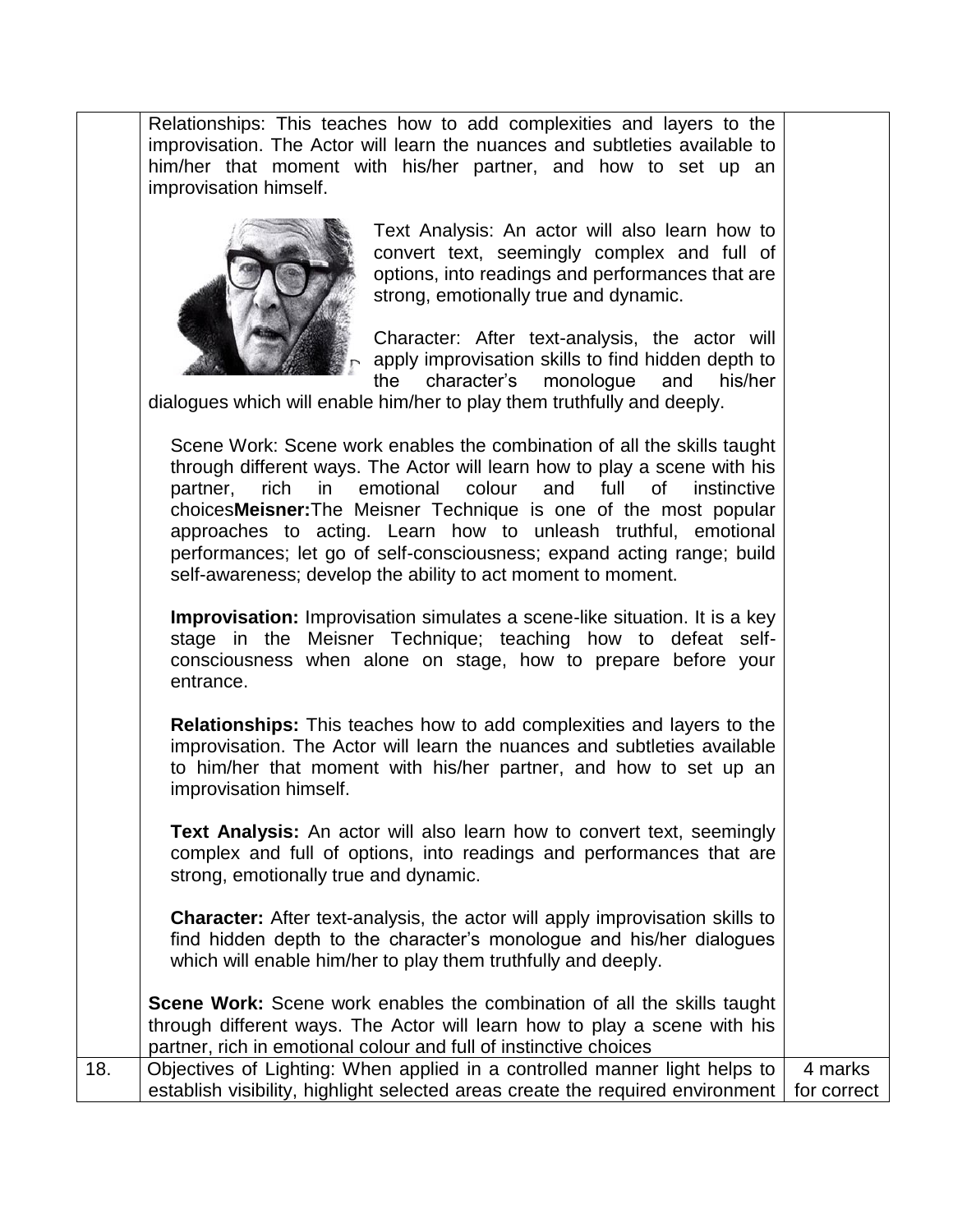|                                                      | and create three dimension aspect of actors and objects.                                                                                                                                                                                                                                                                                                                                                                                                                                                                                                                                                                                                                                                                                                                                                                                                                                                                                                                                                                                                                                                                                                                                                                                                                                                                                                                                                                                                                                                                                                                                                                                                                                                                                  | answer                           |
|------------------------------------------------------|-------------------------------------------------------------------------------------------------------------------------------------------------------------------------------------------------------------------------------------------------------------------------------------------------------------------------------------------------------------------------------------------------------------------------------------------------------------------------------------------------------------------------------------------------------------------------------------------------------------------------------------------------------------------------------------------------------------------------------------------------------------------------------------------------------------------------------------------------------------------------------------------------------------------------------------------------------------------------------------------------------------------------------------------------------------------------------------------------------------------------------------------------------------------------------------------------------------------------------------------------------------------------------------------------------------------------------------------------------------------------------------------------------------------------------------------------------------------------------------------------------------------------------------------------------------------------------------------------------------------------------------------------------------------------------------------------------------------------------------------|----------------------------------|
| stage and the audience.                              | (A) Illumination: Theatre being an audio-visual art has, one of the<br>primary objects of stage light i.e. to provide sufficient (adequate)<br>illumination so that the audience may see the actors and be able to feel<br>the environment easily visibility can be achieved through the installation<br>of various kinds (types) of lightning equipments. Generally, the stage is<br>divided into six or nine parts(down right, down left, down centre, centre<br>left, centre centre, centre right, up left, up centre, upright), according to<br>its dimensions, to design the lighting be used on stage. The visibility of<br>an object depends upon three factors. A distance between the stage<br>andaudience, for proper visibility. In different theatres, different levels of<br>illumination are required keeping in mind the distance between the<br>(B) Integrity of lights falling upon the stage: The number of lights to<br>be used depends on the size of the stage, while designing the lights.<br>The number of lights needs to be enough to illuminate the whole stage<br>sufficiently, according to size, the number may increase or decrease.<br>(C) Its contrast with the background: This can be viewed in the<br>context of the distance between the actor-object with the background<br>which it is placed in contrast to them. If the background color matches<br>or is similar to the color worn by the actors then lights of greater utterly<br>are required, whereas, if the color contrast then the object actor is<br>established comparatively easily. For example if there is blue<br>background as 'cyclorama' and the actor is wearing a red costume,<br>then the character can be established easily. |                                  |
| 19.<br>(ANY FOUR)<br>together on the script or plan. | a) The Script/text: This is the starting point of the theatrical performance-<br>the element most often considered as the domain of the playwright in<br>theatre. The playwright's script is the text by which theatre is created. It can<br>be simplistic, as in the $16th$ century, with the scenarios used by the acting<br>troupes of the Commedia dell' arte or it can be elaborate such as the works<br>of William Shakespeare. The script, scenario or plan is what the director<br>uses as a blue-print to build a production.<br>b) The Process: This is the coordination of the creative efforts usually<br>headed up in theatre by the director. It is the pure process by which the<br>playwright's work is brought to realization by the director, actors, designers,<br>technicians, dancers, musicians and any other collaborators that come<br>c) The Product: This is the end result of the process of work involved. The<br>final product that results from all of the labours coming together to complete                                                                                                                                                                                                                                                                                                                                                                                                                                                                                                                                                                                                                                                                                                              | 4 marks<br>for correct<br>answer |
|                                                      | the finished work of script or plan in union with all of the collaborators in the<br>process to create the final product. This is what the audience will witness as<br>they sit in the theatre and view the work.                                                                                                                                                                                                                                                                                                                                                                                                                                                                                                                                                                                                                                                                                                                                                                                                                                                                                                                                                                                                                                                                                                                                                                                                                                                                                                                                                                                                                                                                                                                         |                                  |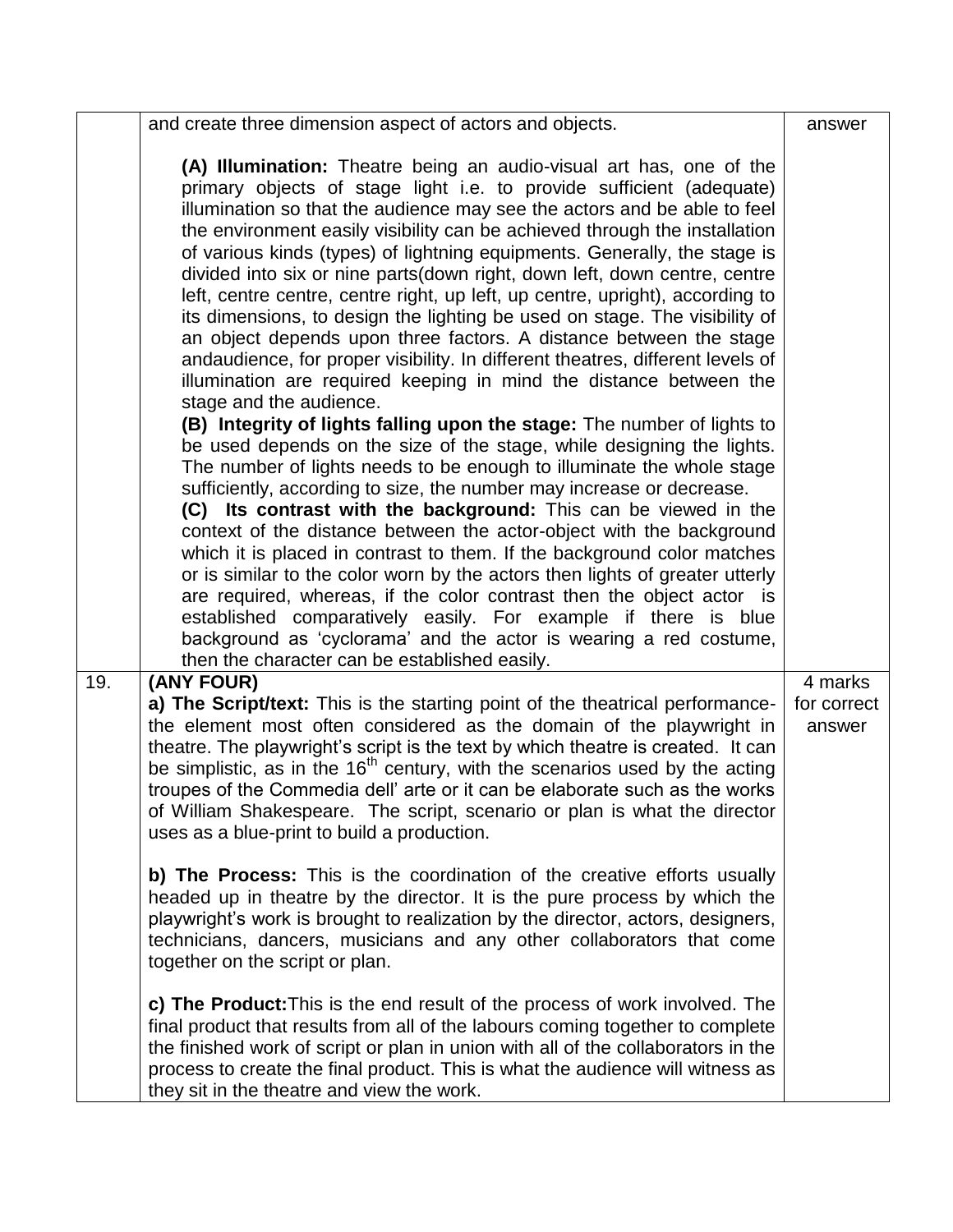|     | d) The Audience: Theatre requires an audience. All forms of arts, public is<br>essential. The physical presence of an audience can change a<br>performance, inspire actors and create expectations. Theatre is a living,<br>breathing art form. The presence of live actors on the stage in front of live<br>audiences sets it apart from modern day films and television.                                                                                                                                                                                                                                                                                                                                                                                                                                                                                                                                                                                                                                                                                                                                                                                                                                                                                                                                                                                                                                                                                                                                                                                                                                                                                                                                                                                                                                                                                                                                                                                                                                                                                                                                                                                                                                                                                                                          |                                  |
|-----|-----------------------------------------------------------------------------------------------------------------------------------------------------------------------------------------------------------------------------------------------------------------------------------------------------------------------------------------------------------------------------------------------------------------------------------------------------------------------------------------------------------------------------------------------------------------------------------------------------------------------------------------------------------------------------------------------------------------------------------------------------------------------------------------------------------------------------------------------------------------------------------------------------------------------------------------------------------------------------------------------------------------------------------------------------------------------------------------------------------------------------------------------------------------------------------------------------------------------------------------------------------------------------------------------------------------------------------------------------------------------------------------------------------------------------------------------------------------------------------------------------------------------------------------------------------------------------------------------------------------------------------------------------------------------------------------------------------------------------------------------------------------------------------------------------------------------------------------------------------------------------------------------------------------------------------------------------------------------------------------------------------------------------------------------------------------------------------------------------------------------------------------------------------------------------------------------------------------------------------------------------------------------------------------------------|----------------------------------|
|     | e) Rehearsal Schedule: Always begin and end rehearsals on time. This<br>not only shows that you are organized but it sets a schedule that the<br>students can plan around. If students know exactly when rehearsals are<br>going to be held, it helps them organize their time. It is important to have a<br>copy of the rehearsal schedule available during auditions. Obviously, it is<br>better for a student to back out of auditioning because of schedule and time<br>conflicts, than to quit the show two or three weeks into rehearsals. A<br>rehearsal schedule can take many shapes; however try to include as much<br>information about each individual rehearsal as possible.                                                                                                                                                                                                                                                                                                                                                                                                                                                                                                                                                                                                                                                                                                                                                                                                                                                                                                                                                                                                                                                                                                                                                                                                                                                                                                                                                                                                                                                                                                                                                                                                           |                                  |
| 20. | Modernism is closely associated with the idea of the 'avant-garde'. Avant-<br>garde are people or works that push the boundaries of what primarily exists<br>in the cultural realm. The concept of 'avant-garde' is to oppose the cultural<br>values, thinking and to promote innovative ideas, technology, forms and<br>experiments.<br>The term 'modernism' is applied to various developments in all art's in the<br>late nineteenth and early twentieth century. These developments are<br>happened against realism. The new innovations are emerged in all<br>branches of theatre, including acting, stage design, direction and play<br>writing. Stanislavsky, a Russian director, actor invented a 'method' in<br>acting. This is widely accepted around the world. Later, the techniques of<br>'method acting' are become popular through film. In Germany Bretlot Brecht<br>brought new dimensions to theatre. With the collaboration of Erwin Piscator,<br>Brecht brought the concept of 'alienation effect' to performances. Brecht<br>primarily rejected the concept of the fourth wall. In which actors were<br>isolated from the audience. The fourth wall is a concept in which actors<br>imagine an imaginary wall between them and audience so that the<br>audience can get an illusion of reality. But Brecht rejected this idea. The<br>'epic theatre' proposes that the play should not cause the spectator to<br>identify emotionally with the characters or action with the performance, but<br>a play should provoke a rational self-reflection and a critical view of the<br>action on stage. The epic theatre brought many new devices like film<br>clippings, cartoons to the stage. The first major modernist movement in the<br>theatre was 'symbolism'. Edward Gordon Craig introduced symbolic<br>scenery to stage design. Adolphe Appia, on the other hand, brought three<br>dimensional sets on stage and created integrity between actors and design.<br>The World War I and World War II had a greater impact on the arts. The<br>war effects were represented in theatre performances. The new ideologies<br>were emerged. In that, Existentialism is important. Existentialism explains<br>the existence of human beings. The actual life of the human being is | 4 marks<br>for correct<br>answer |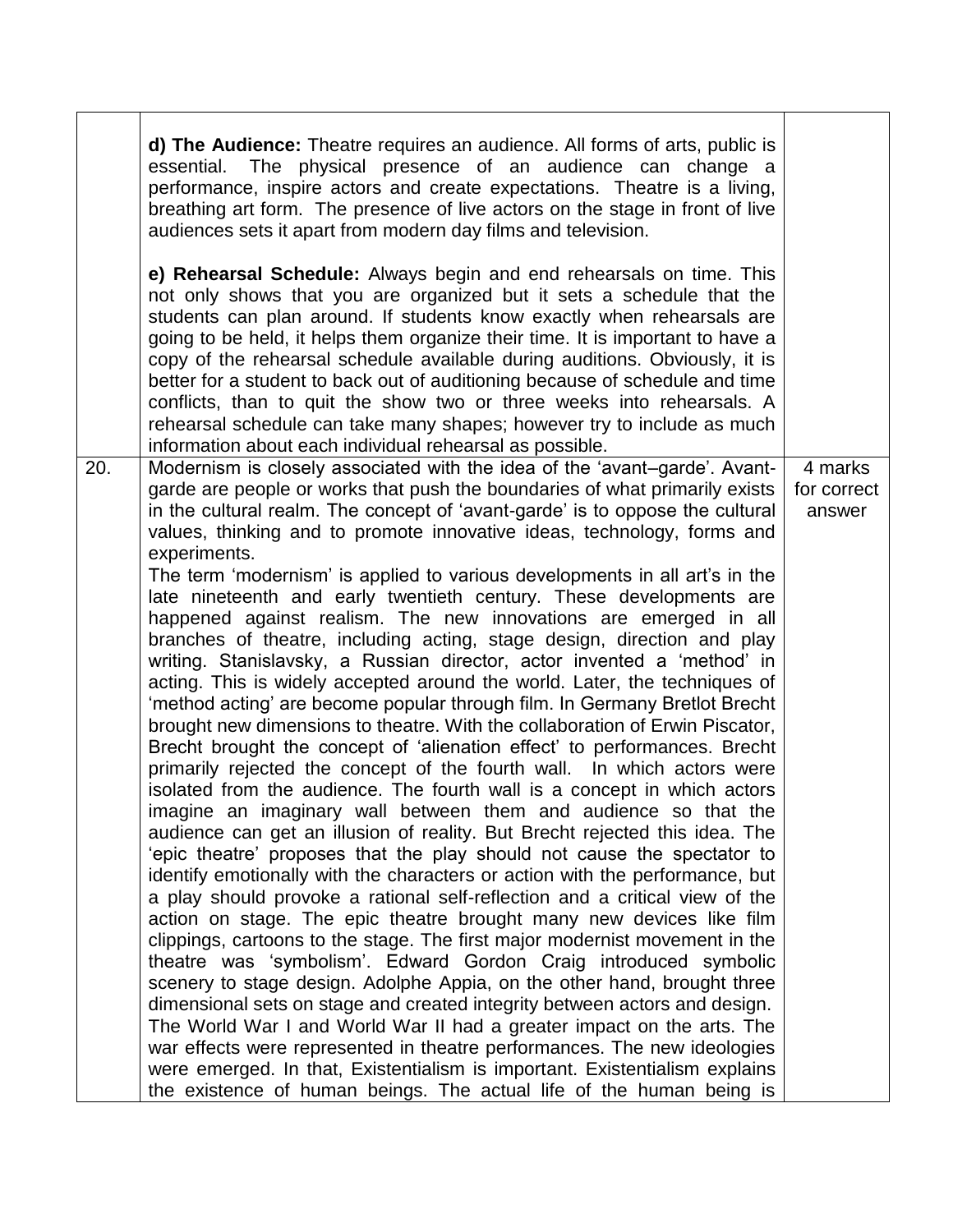|     | by the "true essence". Human beings, through<br>their<br>governed<br>consciousness, create their own values and meaning to their life. Samuel<br>Beckett and Eugene lonesco are the important writers in the 'Theatre of<br>Absurd'. 'Waiting for Godot' is one of the well-known plays in the Absurd<br>Theatre.<br>Antonine Artaud's works were in the 1960s. Artaud believed that the theatre<br>should represent reality and its effect should reach the audience as much<br>as possible. His work 'The Theatre and Its Double' were largely discussed.<br>Artaud formulated his ideas in to a manifesto and named it the 'Theatre of<br>Cruelty'. His focus is to give a sensorial experience to the audience with a |                                  |
|-----|---------------------------------------------------------------------------------------------------------------------------------------------------------------------------------------------------------------------------------------------------------------------------------------------------------------------------------------------------------------------------------------------------------------------------------------------------------------------------------------------------------------------------------------------------------------------------------------------------------------------------------------------------------------------------------------------------------------------------|----------------------------------|
| 21. | combination of design and performance skills.<br>Set Designer: The set designer's job is to design these physical<br>surroundings to facilitate the action of that play. A good set design will have<br>enough information for the audience to know the concept and approach of<br>the director to that play.                                                                                                                                                                                                                                                                                                                                                                                                             | 4 marks<br>for correct<br>answer |
|     | a) Like a good outfit or clothing, a set has to be functional as well as<br>beautiful. The set is created for the play and needs to help in the<br>movements of actors and overall action as envisaged by the director. It has<br>to enhance the vision of the director by offering creative solutions to<br>blocking or grouping of actors in each scene. Not only the set has to help<br>the movement but it also needs to provide an un-obstructive flow of action<br>during the performance. Overall, the set design would set the style and tone<br>of each play as different from any other play.                                                                                                                   |                                  |
|     | 2) A good set gives clues, to the time and place of the action of the play.<br>Whether the play is set in any particular historical period or contemporary<br>times will be reflected in the design and décor of the set. The furniture<br>pieces, properties, wall decorations etc. on stage will be selected with an<br>intention of giving the audience sufficient detail to understand the time and<br>place and help the action in the play.                                                                                                                                                                                                                                                                         |                                  |
|     | 3) The set will also create the right kind of atmosphere and mood for the<br>play to be received well by the audience. With intelligent use of lines,<br>colours, textures and shapes a designer would create this mood keeping in<br>mind the requirement of the play.                                                                                                                                                                                                                                                                                                                                                                                                                                                   |                                  |
|     | 4) Design of the lights too plays an important role in this aspect.                                                                                                                                                                                                                                                                                                                                                                                                                                                                                                                                                                                                                                                       |                                  |
|     | Two qualities of a creative set designer;<br>Good eye for materials, highly creative, good communication skill, creativity<br>and imagination, excellent attention to detail , team player, organisational<br>skill, creative flair, problem solving skills etc                                                                                                                                                                                                                                                                                                                                                                                                                                                           |                                  |
| 22. | The Playwright: The play writer is the only person who is responsible for<br>the starting point of the theatrical event. A playwright works in the branch of<br>literature dealing with the writing and producing of plays for the theatre. The<br>literary composition is written specifically for the stage in play format by the                                                                                                                                                                                                                                                                                                                                                                                       | 6 marks<br>for correct<br>answer |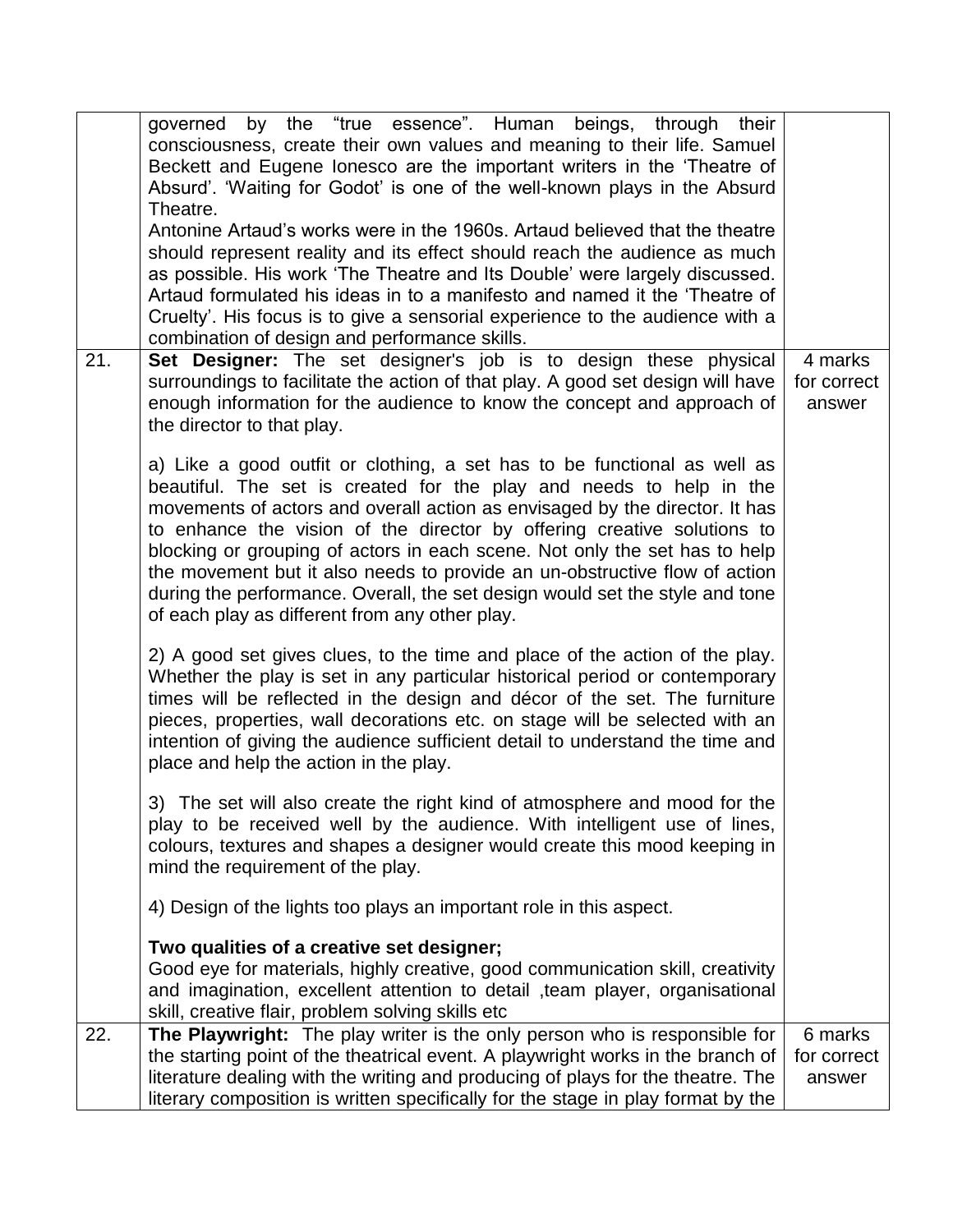|     | playwright.<br>How plays are written at any given time depends on :<br>1. The intended audience and purpose.<br>2. The playwright's current views about the human condition.<br>3. How the playwright perceives the truth around him/her.                                                                                                                                                                                                                                                                                                                                                                                                                                                                                                                  |                       |
|-----|------------------------------------------------------------------------------------------------------------------------------------------------------------------------------------------------------------------------------------------------------------------------------------------------------------------------------------------------------------------------------------------------------------------------------------------------------------------------------------------------------------------------------------------------------------------------------------------------------------------------------------------------------------------------------------------------------------------------------------------------------------|-----------------------|
|     | A playwright must understand and know the established artistic and<br>theatrical conventions of the theatre. A playwright must appreciate the<br>materials and<br>working<br>procedures,<br>technical<br>aspects<br>0f<br>a<br>production, because the script is the starting point of the theatrical<br>production. There are many ways to write a play. Sometimes a playwright<br>starts with an idea. Another playwright may begin with a single character in<br>mind. Some playwrights base their work on spectacle. Plays can be 'tightly<br>structured' or 'episodic'. A playwright re-creates and re-states the human<br>experiences and the universal mirror of mankind. The script is the heart of<br>the theatrical event. It must be respected. |                       |
|     | Steps of the Playwright's Work: Playwriting and creating drama for each<br>playwright is distinctively different. Plays can develop out of any<br>combination of starting points and patterns. The processes by which drama<br>is created for each playwright can be varied in the steps used to create the<br>text.<br>The following list in a progressive order, but the order can change<br>depending on each playwright's characteristic style and preferences<br>for writing.                                                                                                                                                                                                                                                                         |                       |
|     | 1. Coming up with thought/theme/ideas to be expressed through the<br>work.<br>2. Determining the genre and style of the work<br>3. Outlining basic action of the work and creating a plot.<br>4. Establishing the structure of the play and overall framework<br>5. The development of characters presented in the work.<br>6. The creation of dialogue and the language of the characters.<br>7. Creating music: - This can involve the rhythm of the language or<br>actual music composition and the lyrics of the songs.<br>8. Establishing spectacle: - The visual and environmental elements of<br>the work.<br>9. Research of subject matter and relevant issues presented in the play.                                                              |                       |
| 23. | Brechtian Theory: As a dramatist and poet Brecht was the master of social                                                                                                                                                                                                                                                                                                                                                                                                                                                                                                                                                                                                                                                                                  | 6 marks               |
|     | theatre. His work as a dramatist and as a director belonged together.<br>Brecht and Stanislavsky: Stanislavsky was a great man of the theatre and                                                                                                                                                                                                                                                                                                                                                                                                                                                                                                                                                                                                          | for correct<br>answer |
|     | so was Brecht. Both of them strove for truth on the stage. Stanislavsky,<br>exclusively a director, naturally had a stronger interest in practicing the<br>smallest dramatic details than has Brecht, who is mainly a playwright and<br>must therefore proceed with larger strides. It is also not important to<br>emphasize that Stanislavsky began to develop his system in co-operation                                                                                                                                                                                                                                                                                                                                                                 |                       |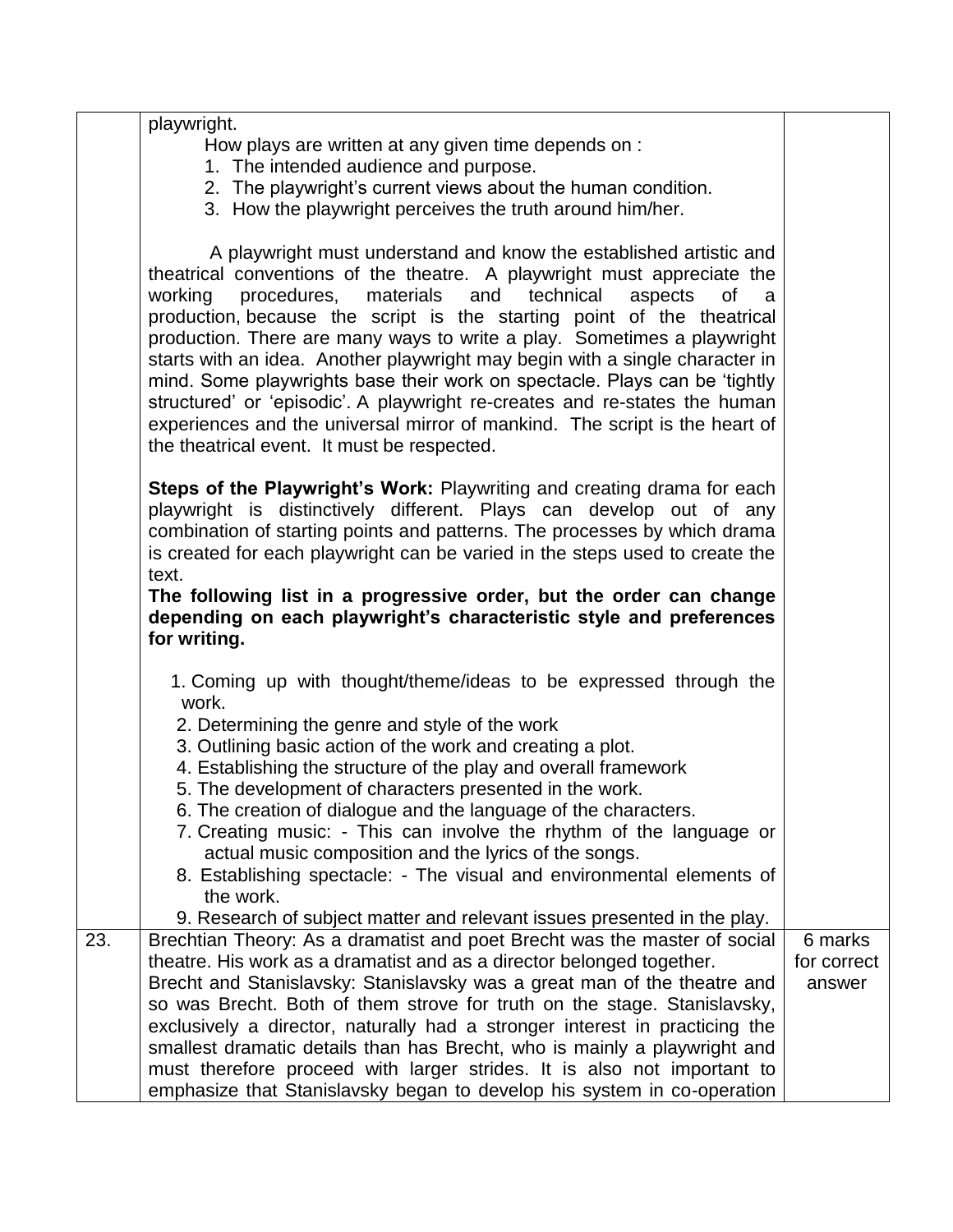with Chekhov during the epoch of naturalism, and that Brecht established his system when he recognized that the theatre must depict the world as something, which can be changed.

"Sometimes it's more important to be human than to have good taste."

### Bertolt Brecht

Bertolt Brecht developed a set of theatrical techniques to subvert the emotional manipulations of bourgeois theatre. The Alienation Technique Effect (A-Effect): The aim of this technique, known as the alienation effect, was to make the spectator adopt an attitude of inquiry and criticism in his/her approach to the incident. The means were artistic. The alienation effect was Brecht's principle of using innovative theatrical techniques to "make the familiar strange" in order to provoke a social-critical audience response.

The first condition for the A-Effect's application to this end is that stage and auditorium must serve as space for expressing emotions i.e. everything 'magical'. No 'hypnotic tensions' should be set up. This ruled out any attempt to make the stage convey the flavor of a particular place (a room at evening, a road in the autumn) or to create an atmosphere by relaxing the tempo of the conversation. The audience should not be 'worked up' by a display of temperament or ' swept away' by acting with tautened muscles; in short, no attempt was made to put it in a trance and give it the illusion of watching an ordinary unrehearsed event.

The first condition for that achievement of the A-Effect is that the actor must invest what he has to show with a definite gesture. It is of course necessary to drop the assumption that there is a fourth wall cutting the audience off from the stage and the consequent illusion that the stage action is taking place in reality and without an audience. That being so, it is possible for the actor, in principle, to address the audience directly.

It is a well-known that contact between the audience and stage is normally made on the basis of empathy, an A-Effect is the exact opposite of that which aims at empathy. The actor applying it is bound not to try to bring about the empathy in operation.

The actor does not allow himself/herself to become completely transformed on the stage into the character he/she is portraying. The actor is not 'Lear', 'Harpagon', 'Schweik'; he/she shows them.

Once the idea of total transformation is abandoned, the actor speaks his/her part not as if he/she were improvising it, but like a quotation. In absence of total transformation in the acting, three aids may help to alienate the actions and remarks of the characters being portrayed:

Using the third person and the past tense allows the actor to adopt the right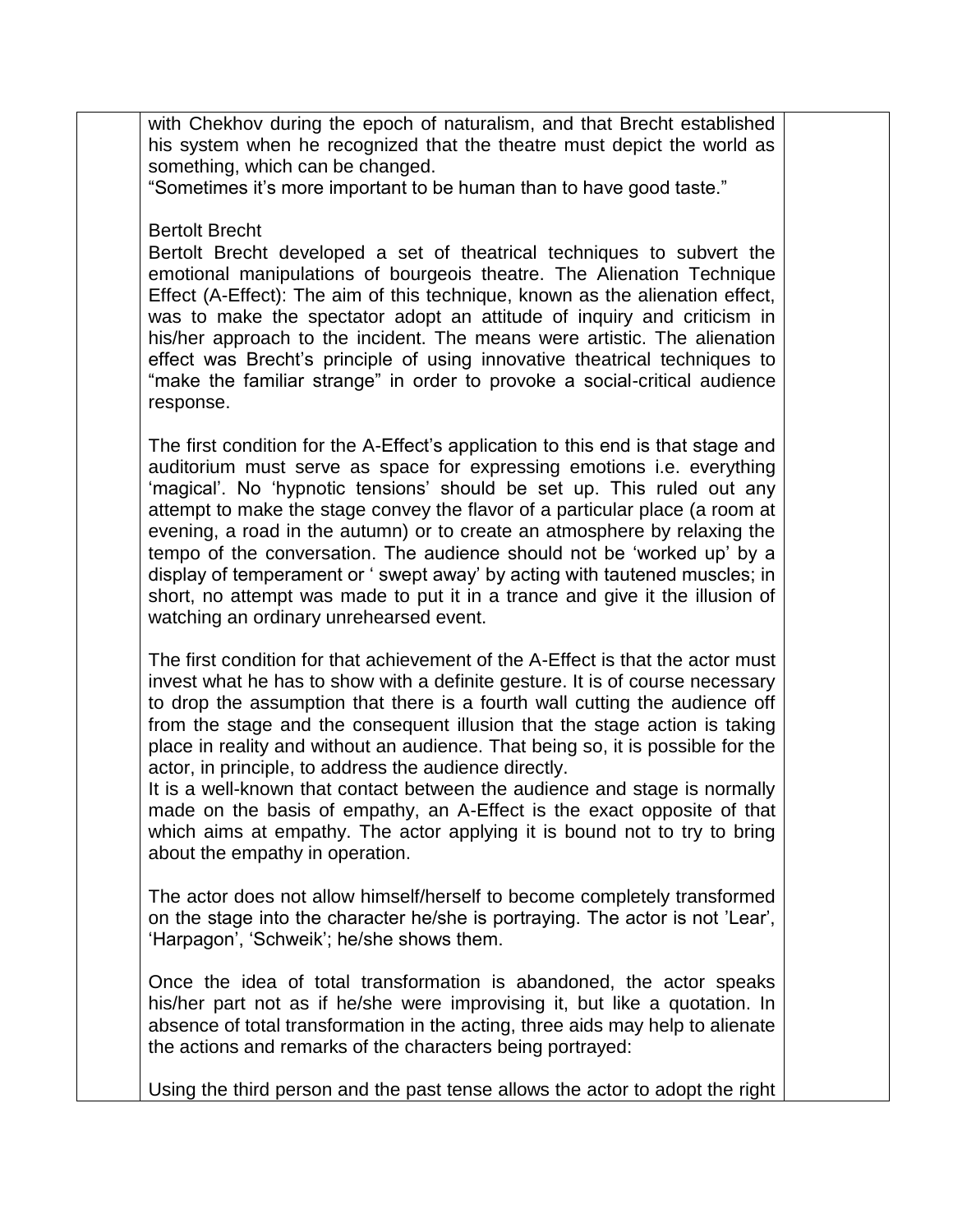|     | attitude of detachment. Giving / reading the stage directions, a loud in the<br>third person results in a clash between two different tones of voice,<br>alienating the second of them, the text proper. This style of acting is further<br>alienated by taking place on the stage after having already been outlined<br>and announced in words. Transposing it into the past, gives the speaker a<br>standpoint from which he/she can look back at his/her sentence. The<br>sentence too is thereby alienated without the speaker adopting an unreal<br>point of view; unlike the spectator, he/she has read the play right through<br>and is better placed to judge the sentence in accordance with the ending,<br>with its consequences, than the former, who knows less and is more of a<br>stranger to the sentence.                                                                                                                                                                                                                                                                                                                                                                                                                                                                                                                                                                                                           |                                  |
|-----|-------------------------------------------------------------------------------------------------------------------------------------------------------------------------------------------------------------------------------------------------------------------------------------------------------------------------------------------------------------------------------------------------------------------------------------------------------------------------------------------------------------------------------------------------------------------------------------------------------------------------------------------------------------------------------------------------------------------------------------------------------------------------------------------------------------------------------------------------------------------------------------------------------------------------------------------------------------------------------------------------------------------------------------------------------------------------------------------------------------------------------------------------------------------------------------------------------------------------------------------------------------------------------------------------------------------------------------------------------------------------------------------------------------------------------------|----------------------------------|
|     | This composite process leads to an alienation of the text in the rehearsals<br>which generally persists in the performance too. As for the emotions, the<br>experimental use of the A-Effect in the Epic Theatre's German productions<br>indicated that this way of acting too can stimulate them, though possibly a<br>different class of emotion is involved from those of the orthodox theatre. A<br>critical attitude on the audience's part is a thoroughly artistic one.<br>The main advantage of the Epic theatre with its A-effect, intended purely to<br>show the world in such a way that it becomes manageable, is precisely its<br>quality of being natural and earthly, its humour and its renunciation of all the<br>mystical elements that have stuck to the orthodox theatre from the old days.<br>The new scientific discoveries in the modern times which have brought<br>about far reaching changes in western societies, did not make any<br>significant dent in the field of theatre till Brecht's advent who endeavoured<br>to change the very function of the theatre and converted or transformed it<br>into a product of scientific age in a new ' social space'.<br>Brecht's theatre was a theatre of the common people. He wanted his<br>spectator to develop an attitude of inquiry, a scientific attitude which can<br>alter the spectators' state of affairs and prepare him/her for a better future. |                                  |
| 24. | (The Students can write about any Modern Western Writer of their choice<br>from Unit-2 like given below)<br><b>Anton Paylov Chekhov</b>                                                                                                                                                                                                                                                                                                                                                                                                                                                                                                                                                                                                                                                                                                                                                                                                                                                                                                                                                                                                                                                                                                                                                                                                                                                                                             | 6 marks<br>for correct<br>answer |
|     | Anton Chekov was a Russian playwright who is<br>considered as one of the greatest playwrights in<br>realistic plays. As a dramatist, he produced four<br>classical. He is considered as the greatest short story<br>writer in the world. His four classical works are<br>Seagul, Uncle Vanya, Three Sisters and Cherry<br>Orchard. These plays were performed all over the<br>world in many languages and directed by renowned<br>directors.<br>Chekhov renounced the theatre after the disastrous<br>reception of The Seagull_in 1896, but the play was                                                                                                                                                                                                                                                                                                                                                                                                                                                                                                                                                                                                                                                                                                                                                                                                                                                                            |                                  |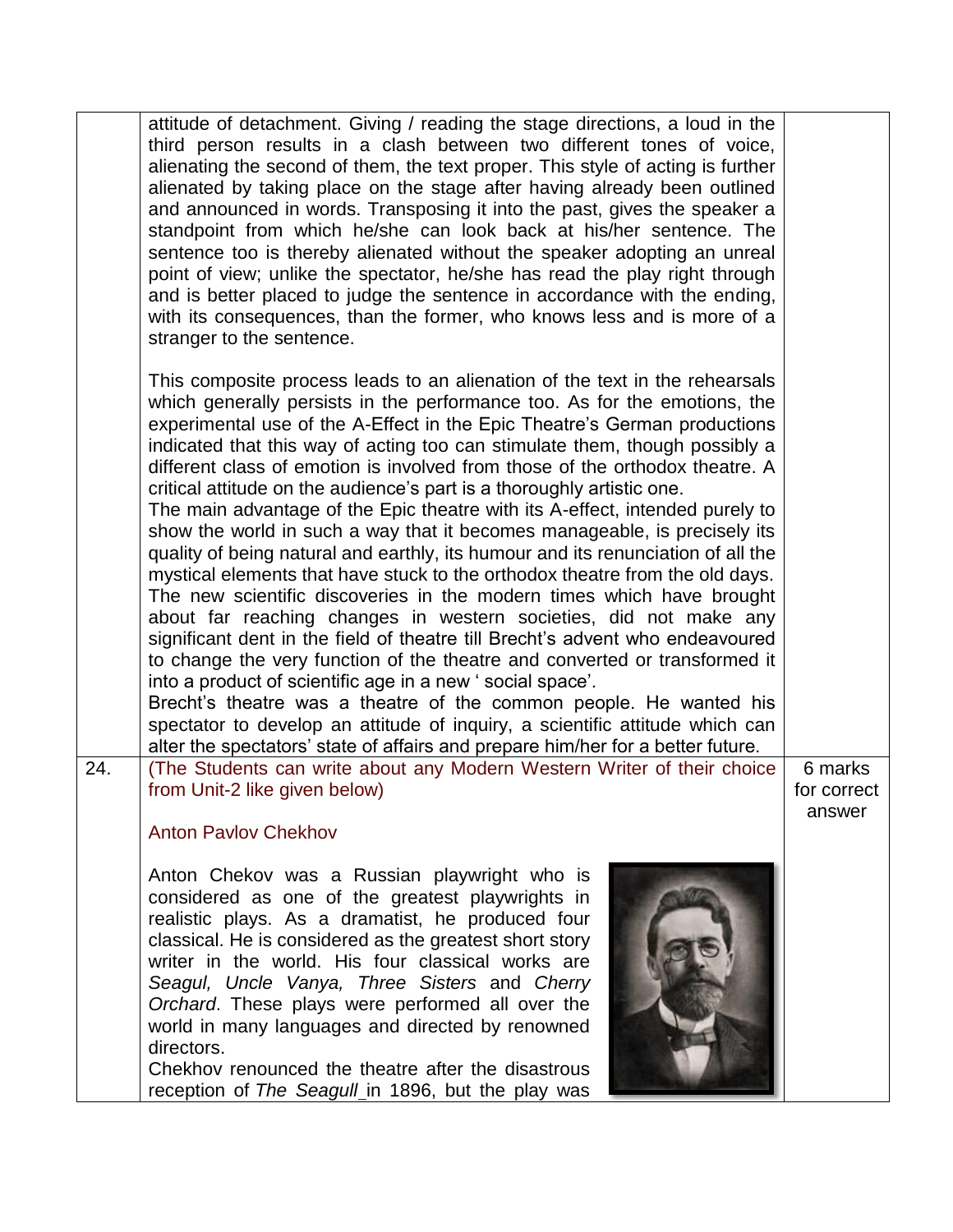revived to acclaim in 1898 by Constantin Stanislavski's Moscow Art Theatre, which subsequently also produced Chekhov's *Uncle Vanya* and premiered his last two plays, *Three Sisters* and *The Cherry Orchard*. These four works present a challenge to the acting ensemble as well as to audiences, because in place of conventional action Chekhov offers a 'Theatre of Mood' and a "*submerged life in the text*." Chekhov was advised and praised by Dmitry Grigorovich, who was a well-known writer in those days with words such as "A real talent—a talent which places you in the front rank among writers in the new generation."

To understand Chekov, it is important to understand the philosophy of his knowledge. The characters in Chekov's plays do not have the ultimate truth. The relative, conditional nature of ideas and opinions, and of stereotypical ways of thinking and behaving; the refusal to regard an individual solution as absolute; and the baselessness of various claims to possession of the 'real truth': these are constants in Chekhov's world. In Chekhov's characters are often, experiences with melancholy and nostalgia.

Chekhov wrote about ordinary events and the relationships in small towns and villages. He used a variety of techniques, including choices of words, pacing and construction of a sentence which all lead to creating his characters and revealing their changing moods. In the letters that Chekhov sent to his writing contemporaries, as well as his family, he often discussed his work and ideas about story craft. His principle of writing is still relevant to this time. In May 10, 1886, his letter to his brother, Alexander, also a writer, Chekhov noted six principles of good writing.

- Absence of lengthy verbiage of a political-social-economic nature
- Total objectivity
- Truthful descriptions of persons and objects
- Extreme brevity
- Audacity and originality: flee the stereotype
- Compassion

*Cherry Orchard: Ranevskaya* returns after five years to her estate to find that it has been heavily mortgaged to pay for her extravagances and that it is to be auctioned. Generous and scatterbrained, she seems incapable of recognizing her desperate situation. Gaev, Ranyevskaya's brother, makes some impractical suggestions, but his chief hope lies in an uncertain legacy or a rich marriage for Anya, Mme. Ranevskaya's young daughter. She, in turn, is attracted by the feckless student, Trofimov, and his dreams of social progress. The only apparently feasible proposal comes from Lopakhin, a merchant whose father was once a serf of the Gaev family. He suggests cutting down the famous cherry orchard and dividing the land into plots for summer cottages. The idea of destroying such beauty is rejected as a sacrilege, and with no specific plan in mind for saving the estate, the family drifts aimlessly, but hopefully, towards the day set for the auction. On that very evening, Mme. Ranyevskaya gives a party that she can ill afford. In the midst of the festivities, Lopakhin arrives and happily announces that he has